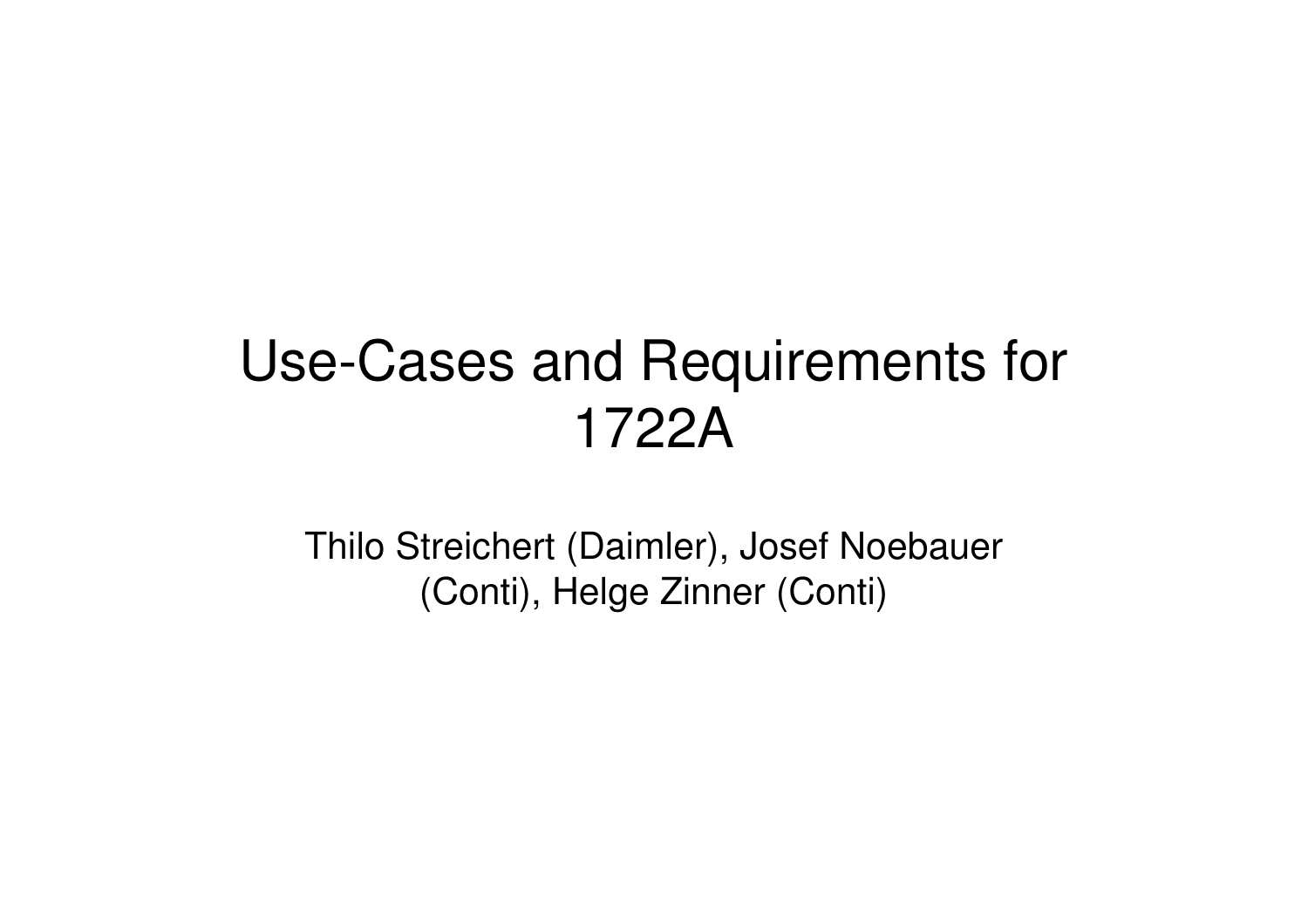# LIN: Local Interconnect Network

| <b>Header: Master</b>              |  |  | Nachricht: adressierter Master oder Slave |           |  |  |  |
|------------------------------------|--|--|-------------------------------------------|-----------|--|--|--|
| synch break synch field identifier |  |  | 2, 4 oder 8 Datenzeichen                  | Prüfsumme |  |  |  |
| $\geq$ 13 bit $\Box$               |  |  |                                           |           |  |  |  |

- • 1. Master:
	- Frame start: 13 Bit dominant level (sync break)
	- Synchronization: alternating 1-0 bits (sync field)
	- 6 Bit message ID
- 2. Master or slave is addressed by message ID and send its payload:
	- 2, 4, 8 data bytes
	- Check sum
- Communication directions (always initiated by master)•
	- From master to one or multiple slaves
	- From one slave to master and/or slaves

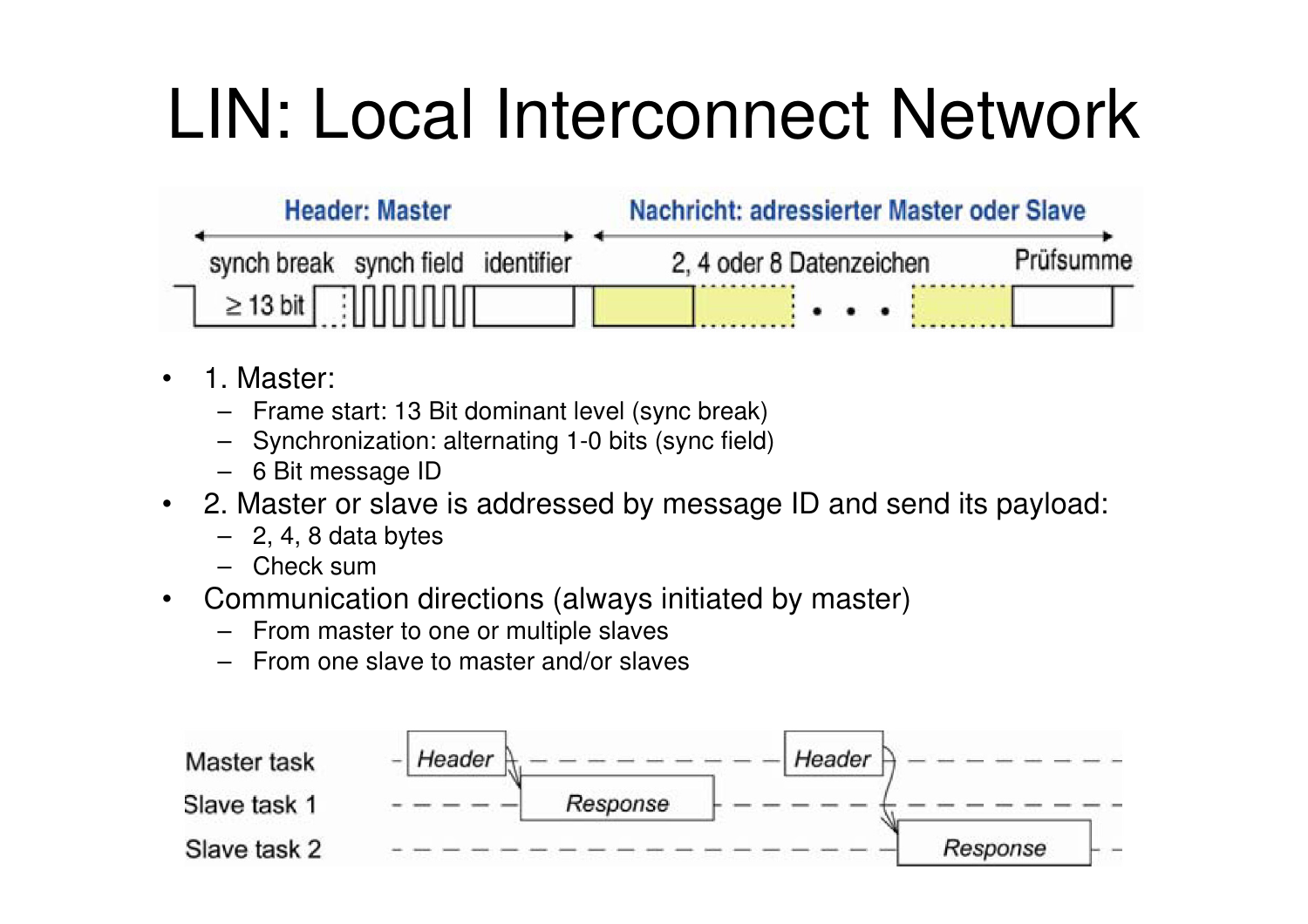## CAN-Frame

**CAN-ID**: Unique ID used for arbitration and identification of data field content **Remote Trans. Bit:** By setting this bit another node is requested to send a message

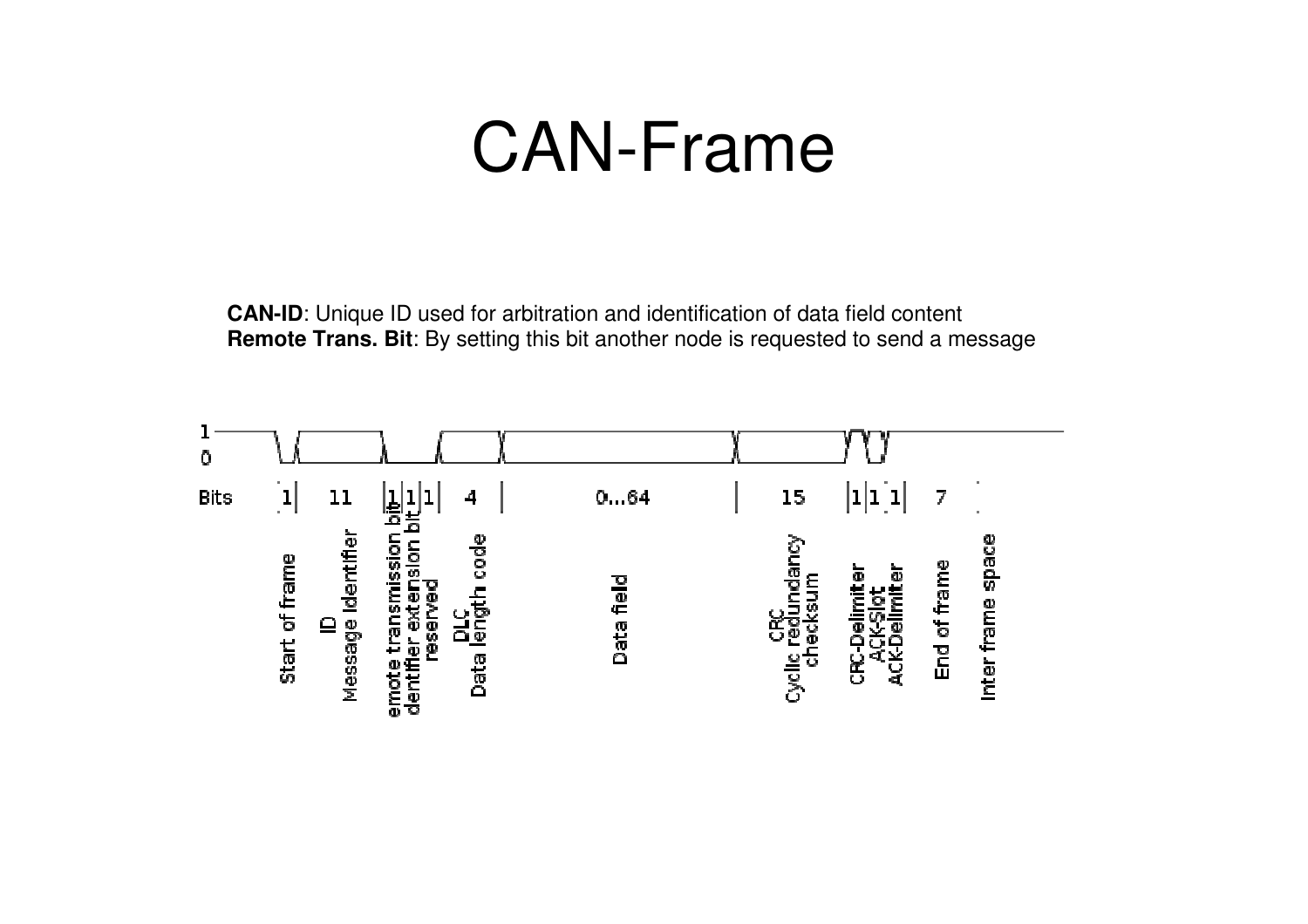## CAN-Arbitration

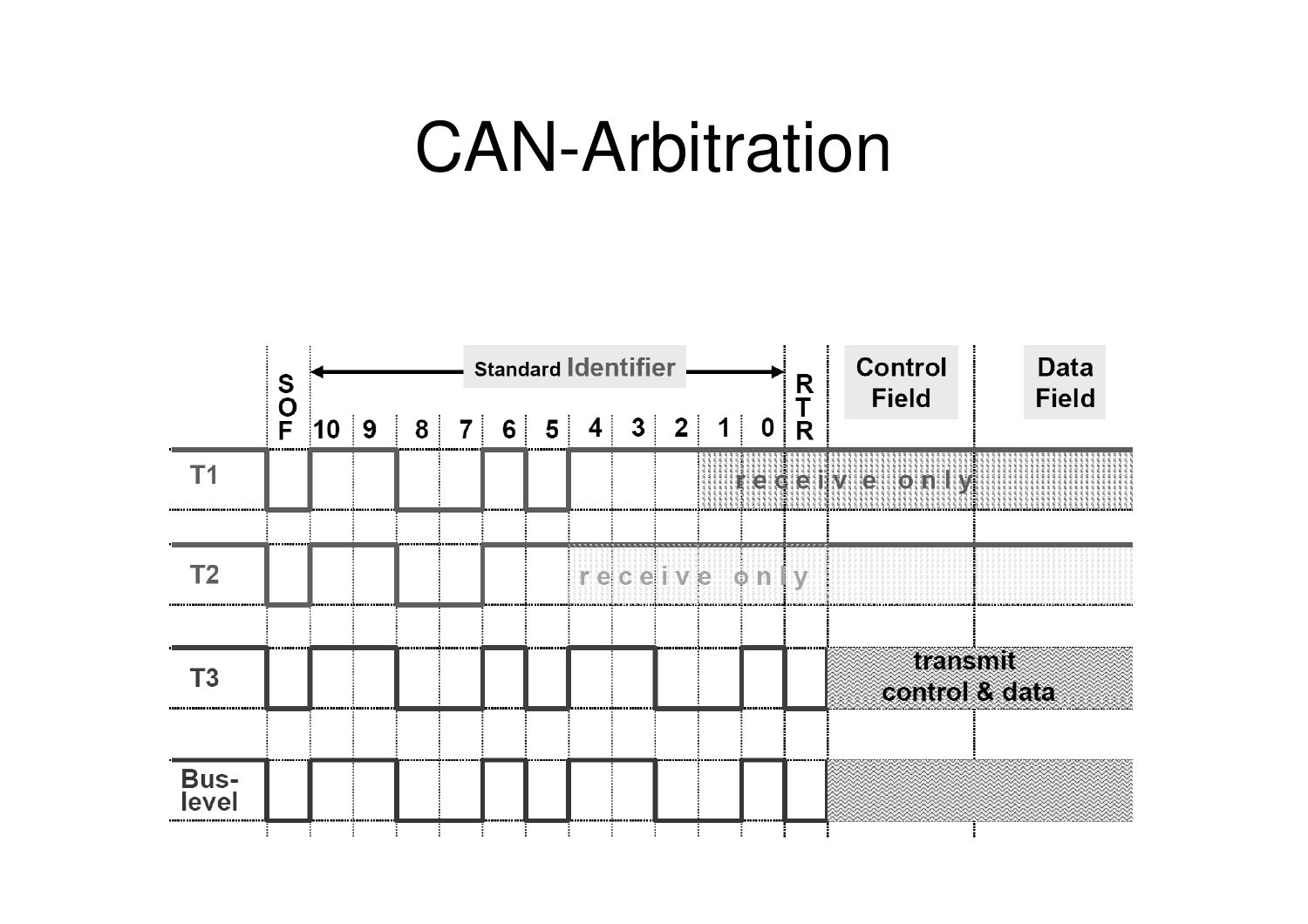### Example: Arbitration Effect on Response Time

- •Worst-case response time can be analyzed in CAN-networks
- •Example with typical automotive communication matrix:



Prioritäten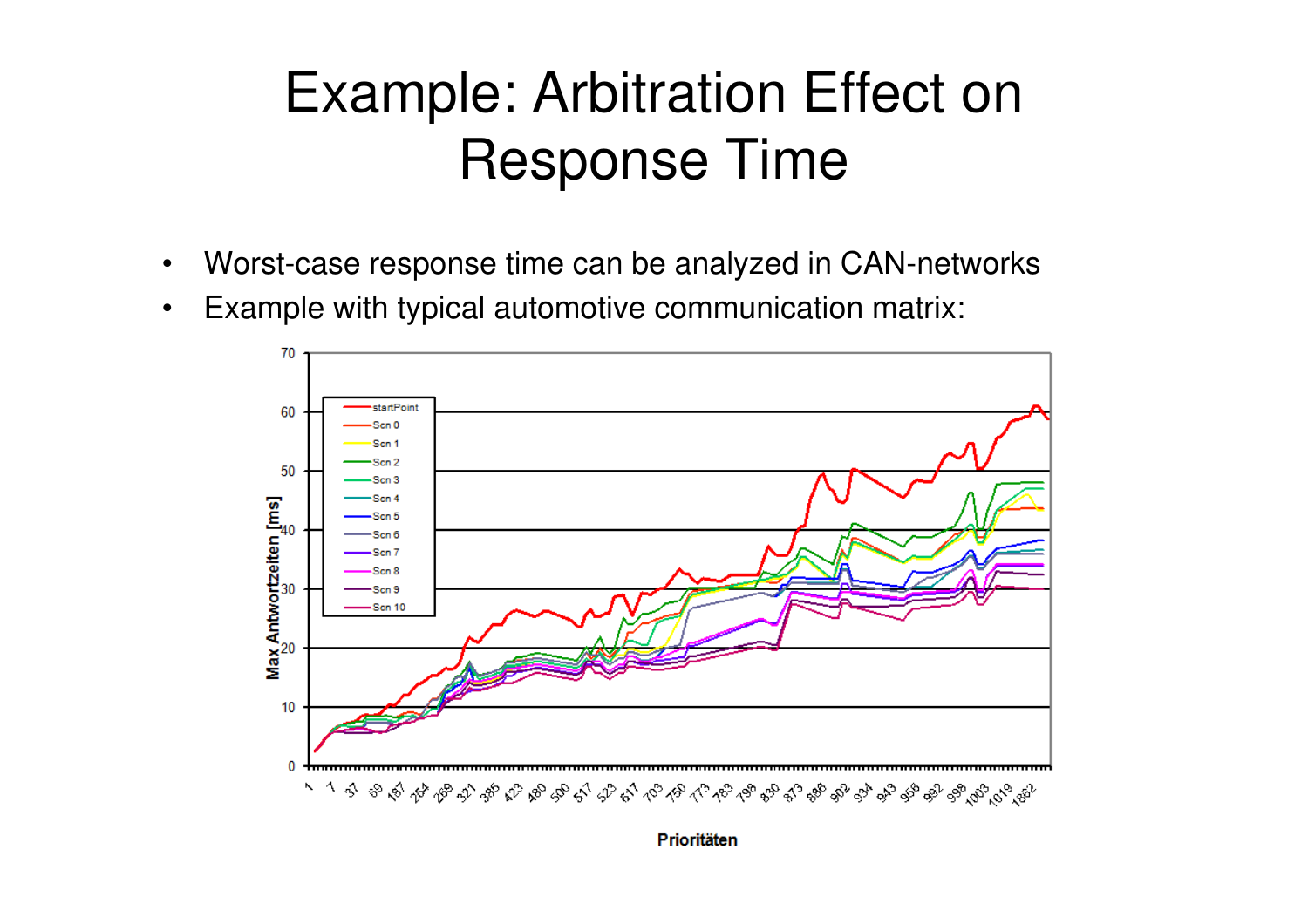## FlexRay-Frame

- • Payload preamble indicator: denotes whether the payload contains control information
- •Null frame indicator: if bit is set, the payload contains valid data
- $\bullet$ Up to 254 byte payload data

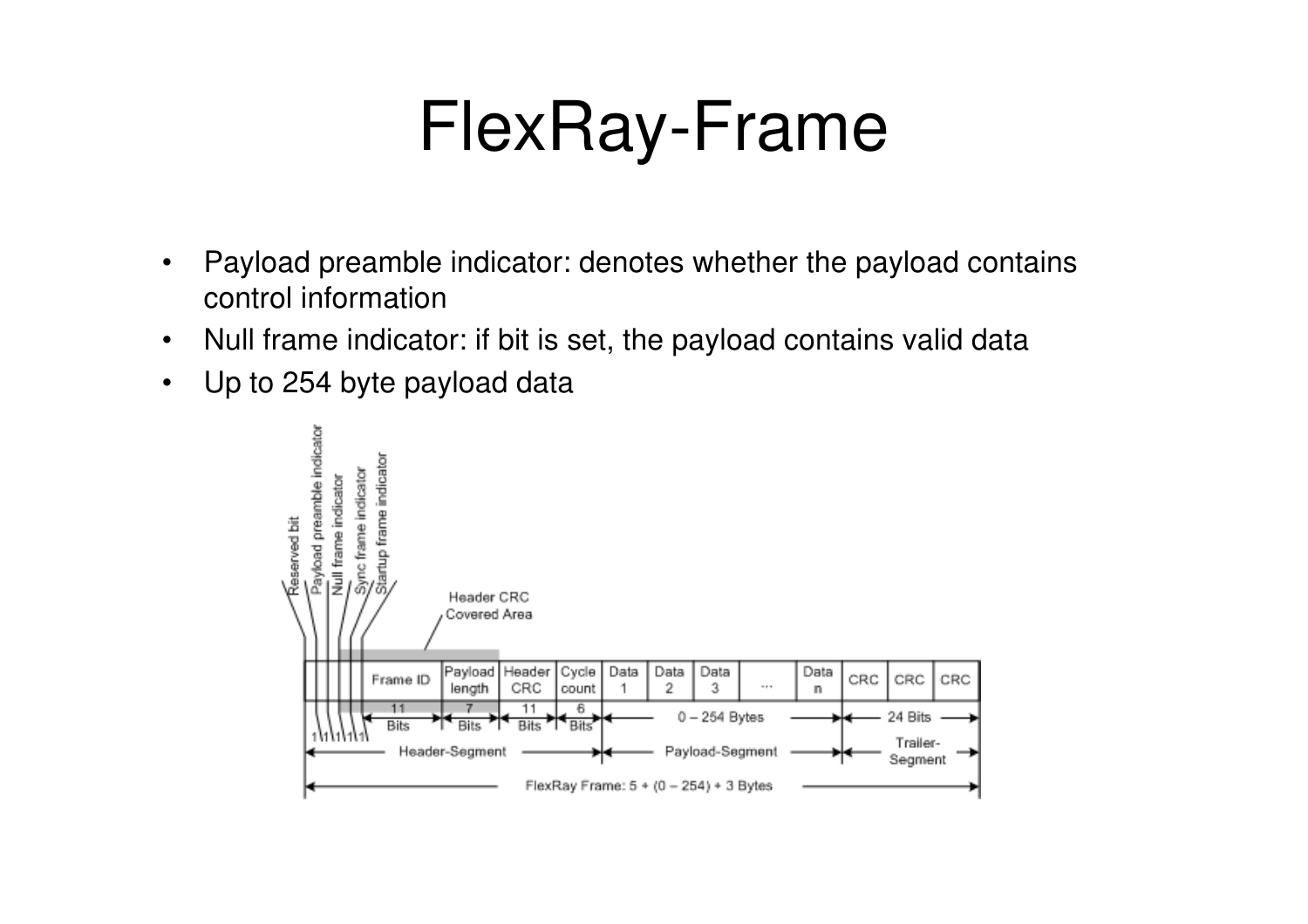### FlexRay Slots and Cycle



- Single or dual channel operation: second channel can be used for redundancy or additional bandwidth
- TDMA- with a kind of Round-Robin-Arbitration in the dynamic segment
- Data rate: 10 Mbps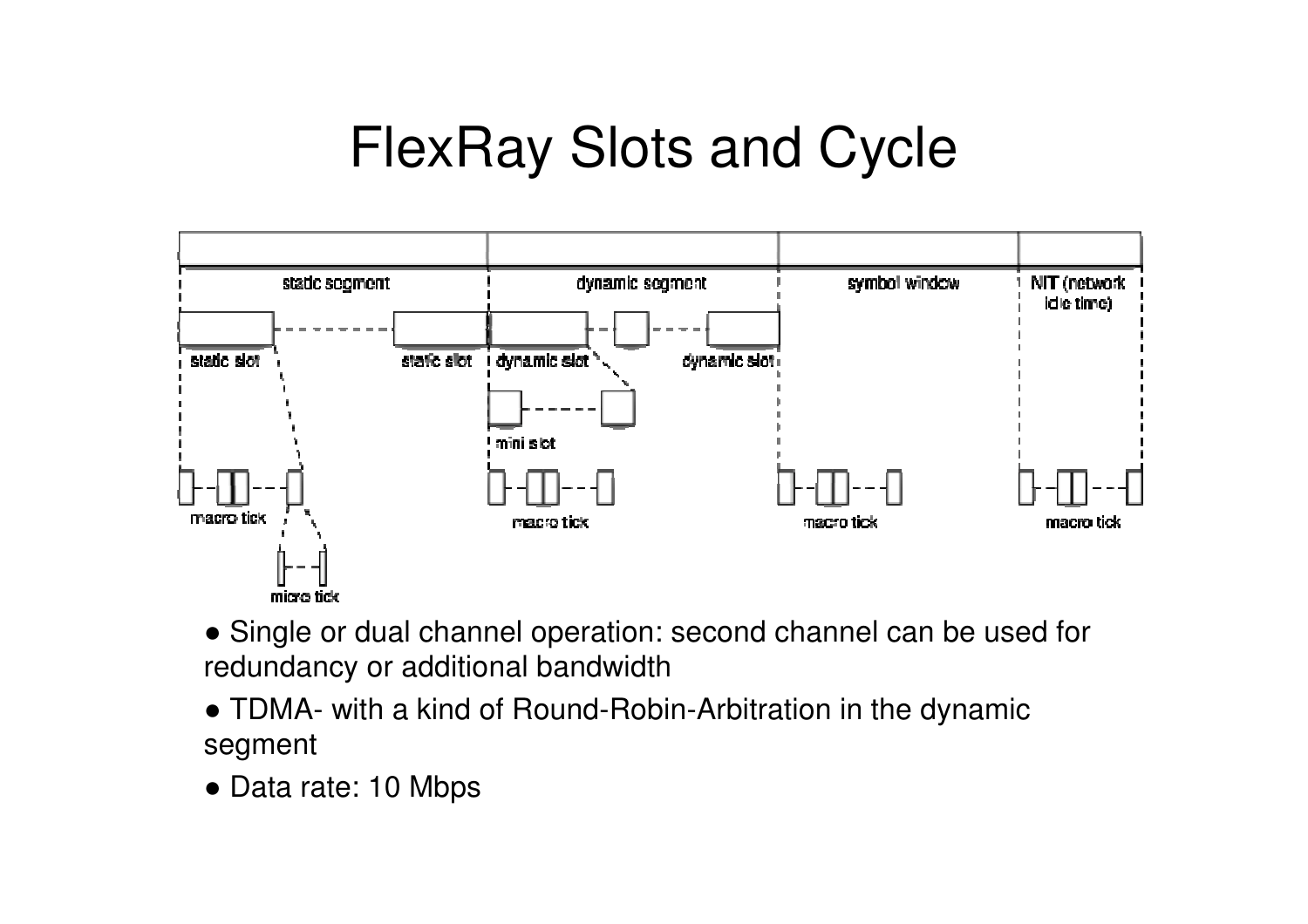#### Signal->PDU->Frame

•I-PDU transmission in AUTOSAR

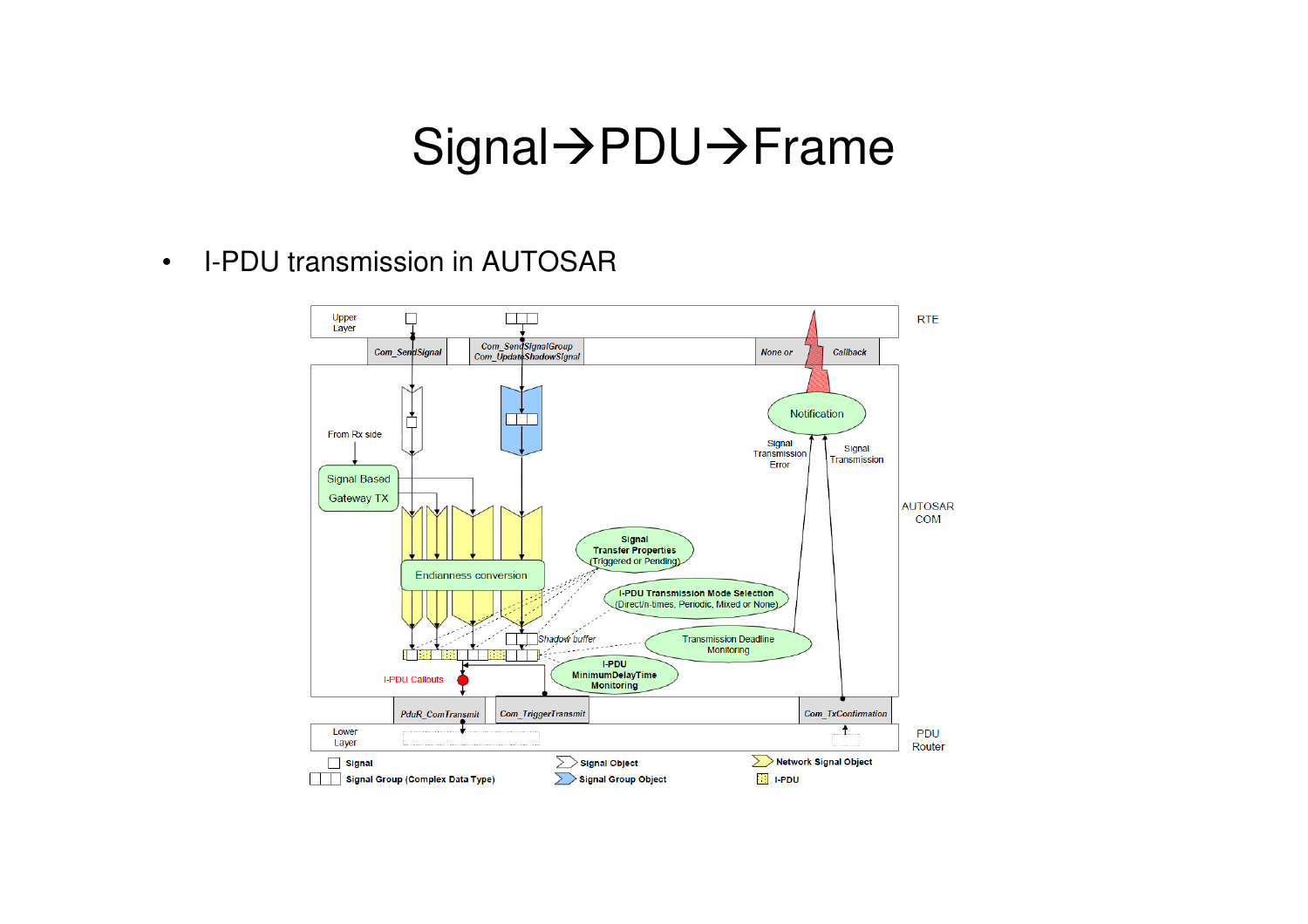## Typical Send Types

• CAN-DBC



- • AUTOSAR I-PDU Transmission Modes:
	- –Direct/N-Times: PDU will be sent immediately N-times
	- –Periodic: periodic transmission
	- Mivad: Mivtura of Diract/NLTin Mixed: Mixture of Direct/N-Times and Periodic
	- –None: No transmission via AUTOSAR COM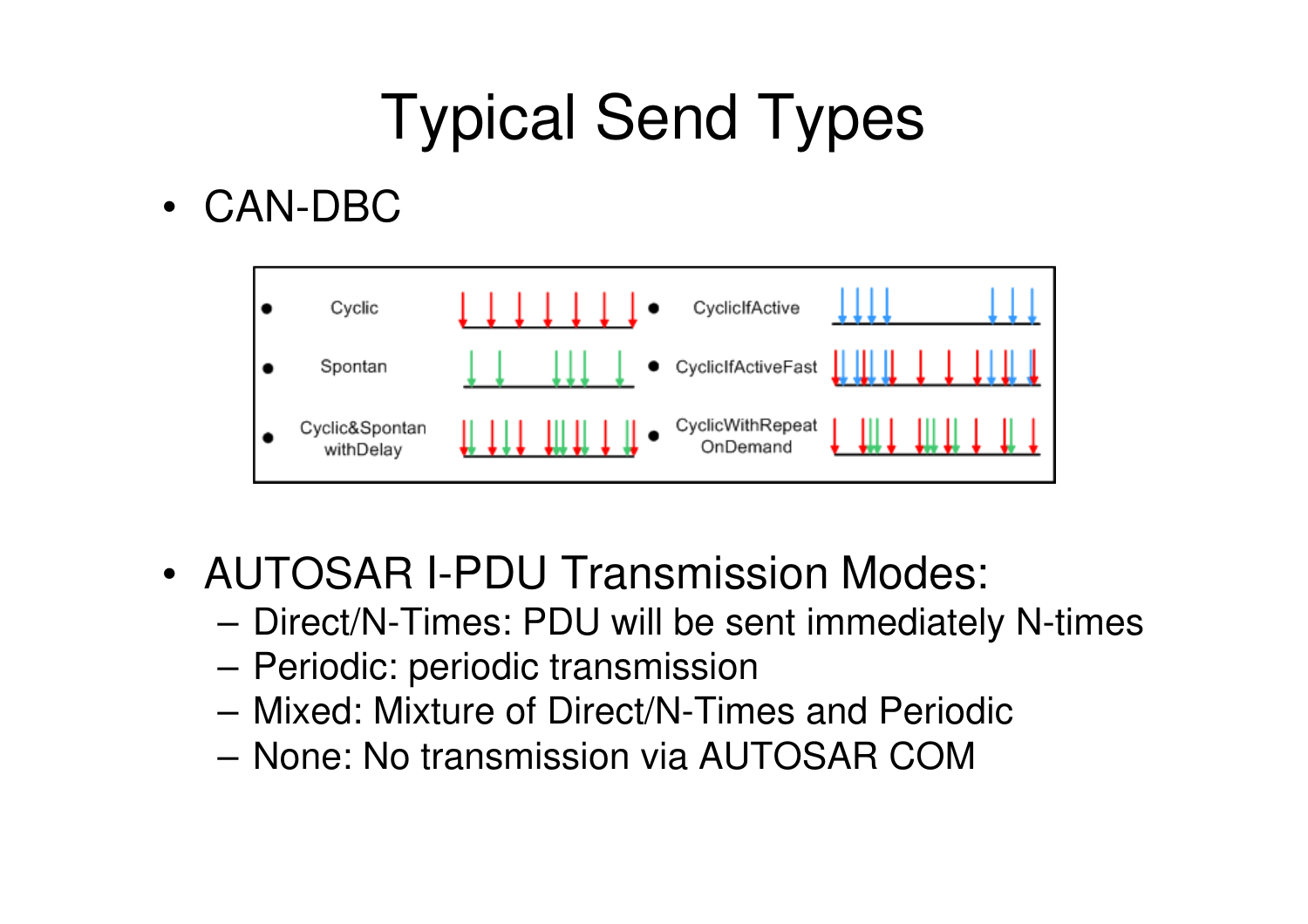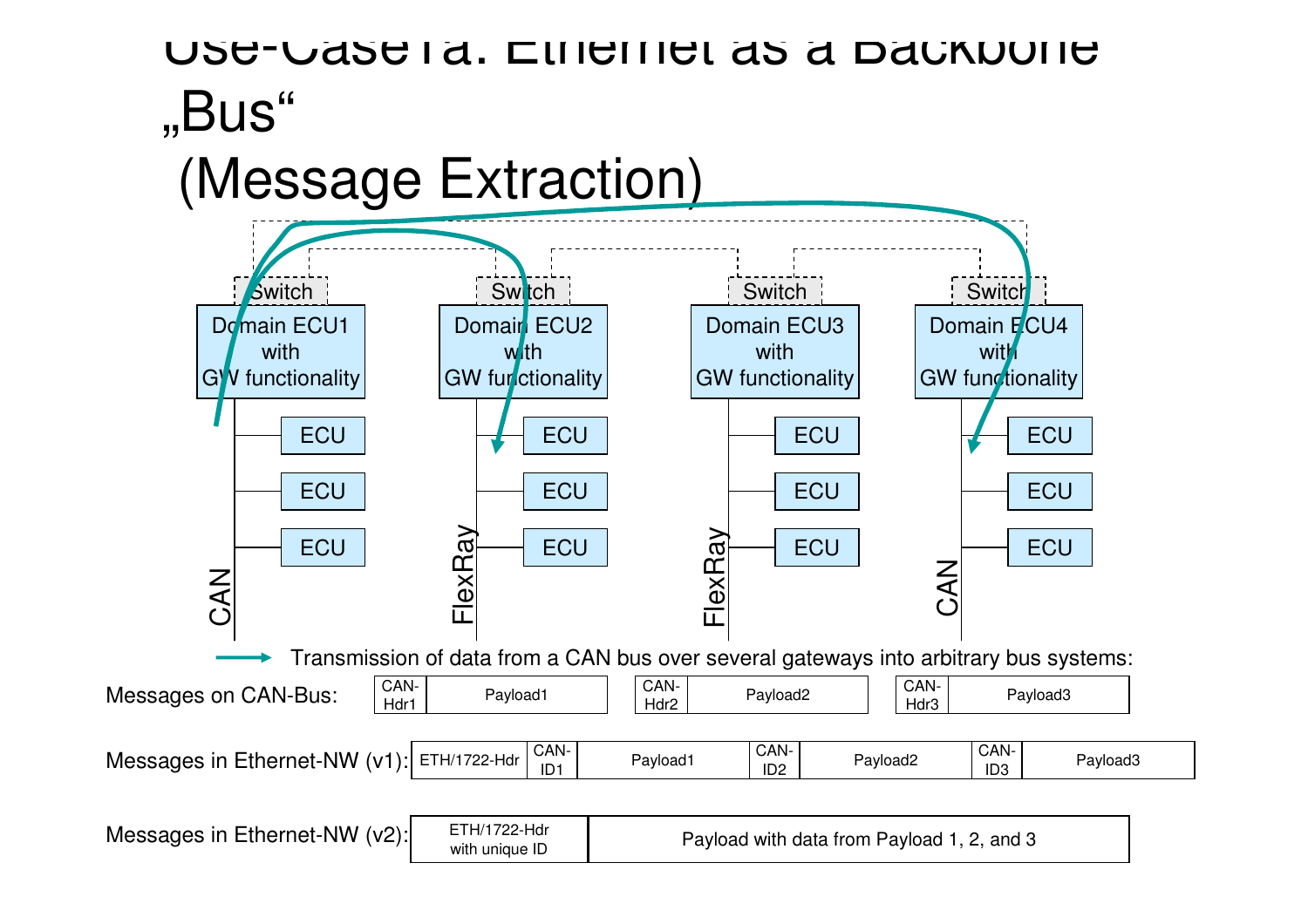#### Use-Case1b: Ethernet as a Backbone "Bus" (Message Extraction)



Messages in Ethernet-NW (v2):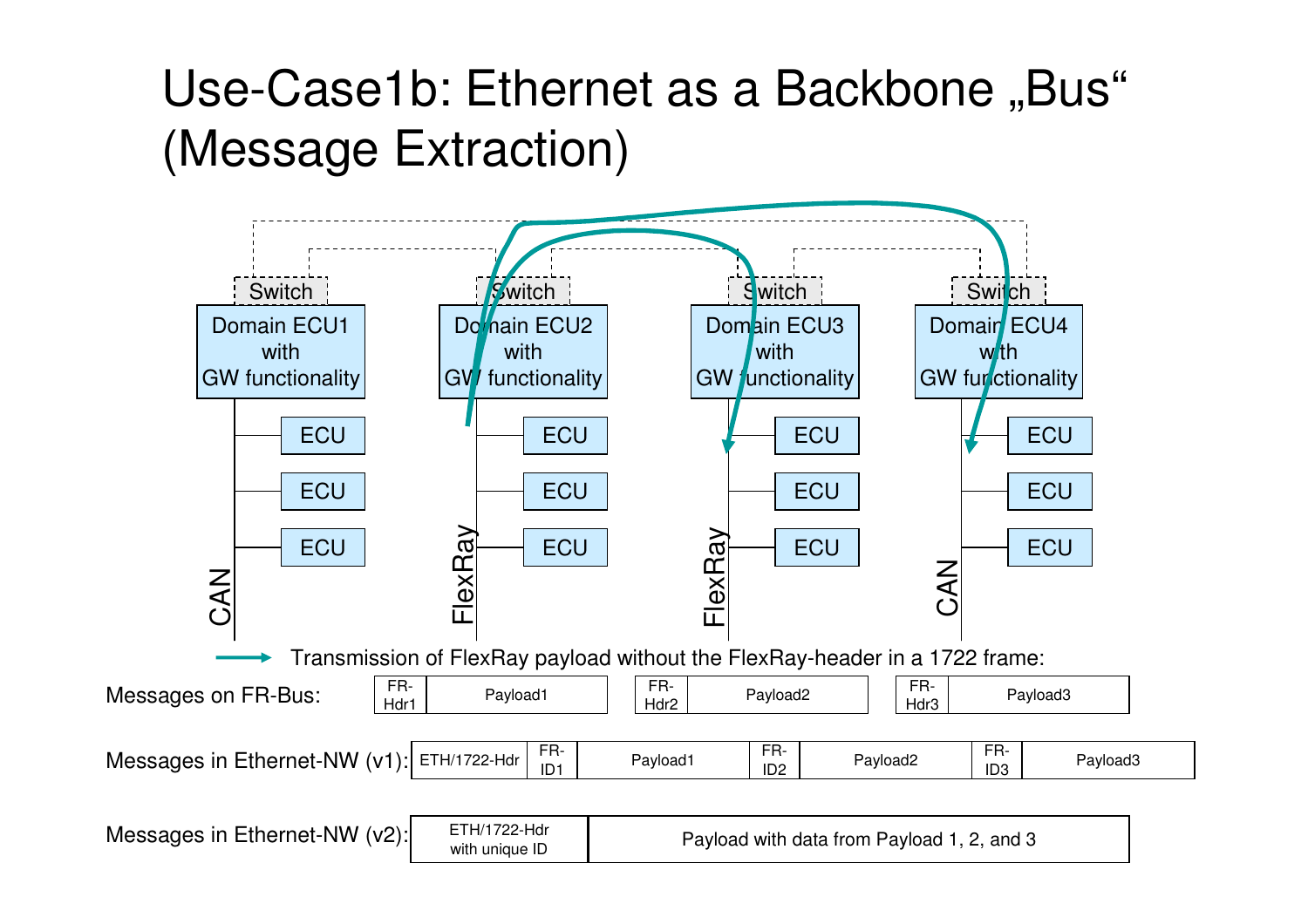#### Use Case1c – CAN/FlexRay-Ethernet (Message Extraction)

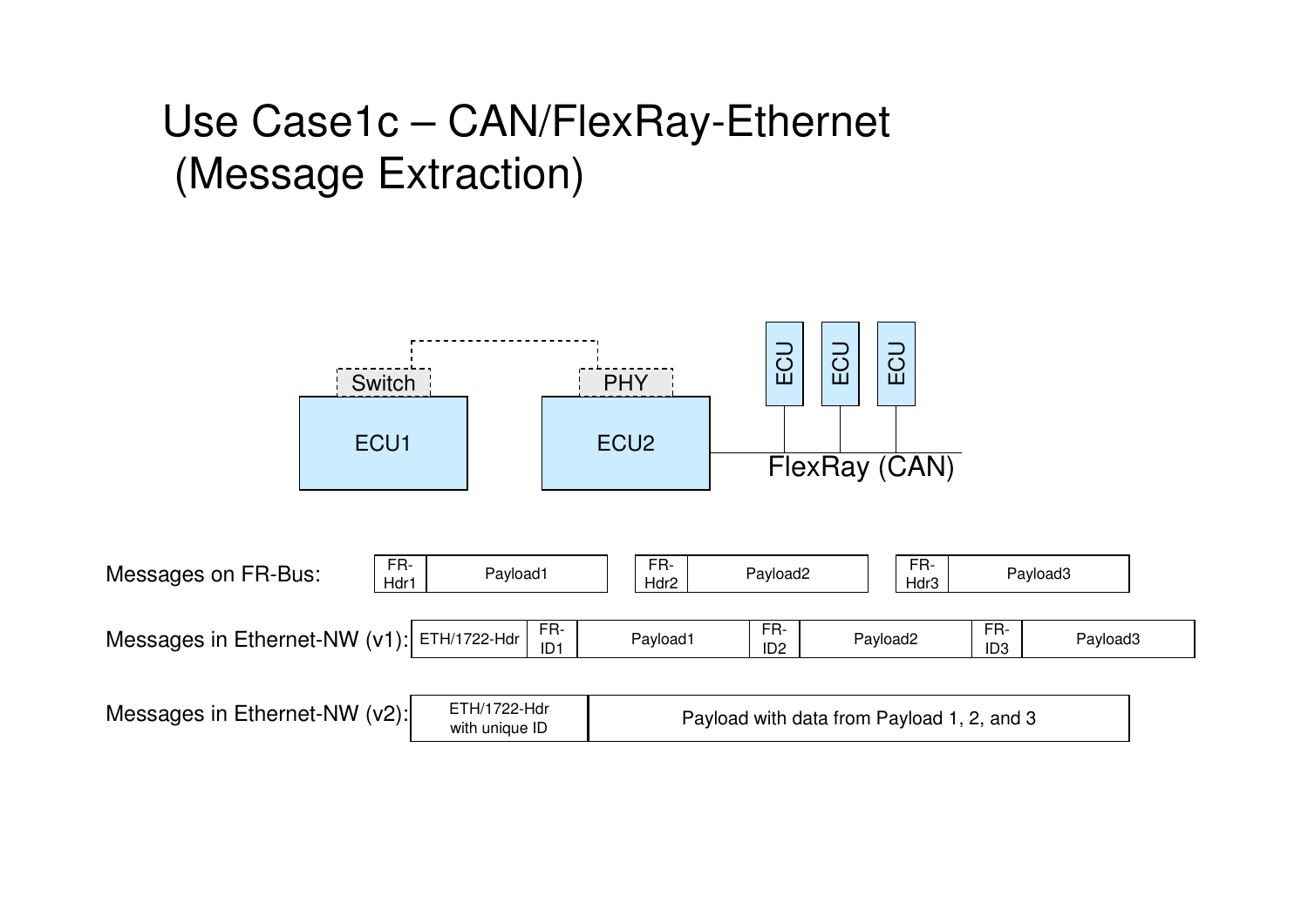#### Use-Case2: Ethernet as a Backbone "Bus" (Encapsulation)



Transmission of FlexRay-Frames between FlexRay-Clusters where the timing information(slot/cycle count) of a FR-message is required

| Messages on FR-Bus:                           | FR-<br>Hdr1 | Payload1    | FR-<br>Hdr2 | Payload2    | FR-<br>Hdr3 |             | Payload3 |  |
|-----------------------------------------------|-------------|-------------|-------------|-------------|-------------|-------------|----------|--|
| Messages in Ethernet-NW $(v1)$ : ETH/1722-Hdr |             | FR-<br>Hdr1 | Payload1    | FR-<br>Hdr2 | Payload2    | FR-<br>Hdr3 | Payload3 |  |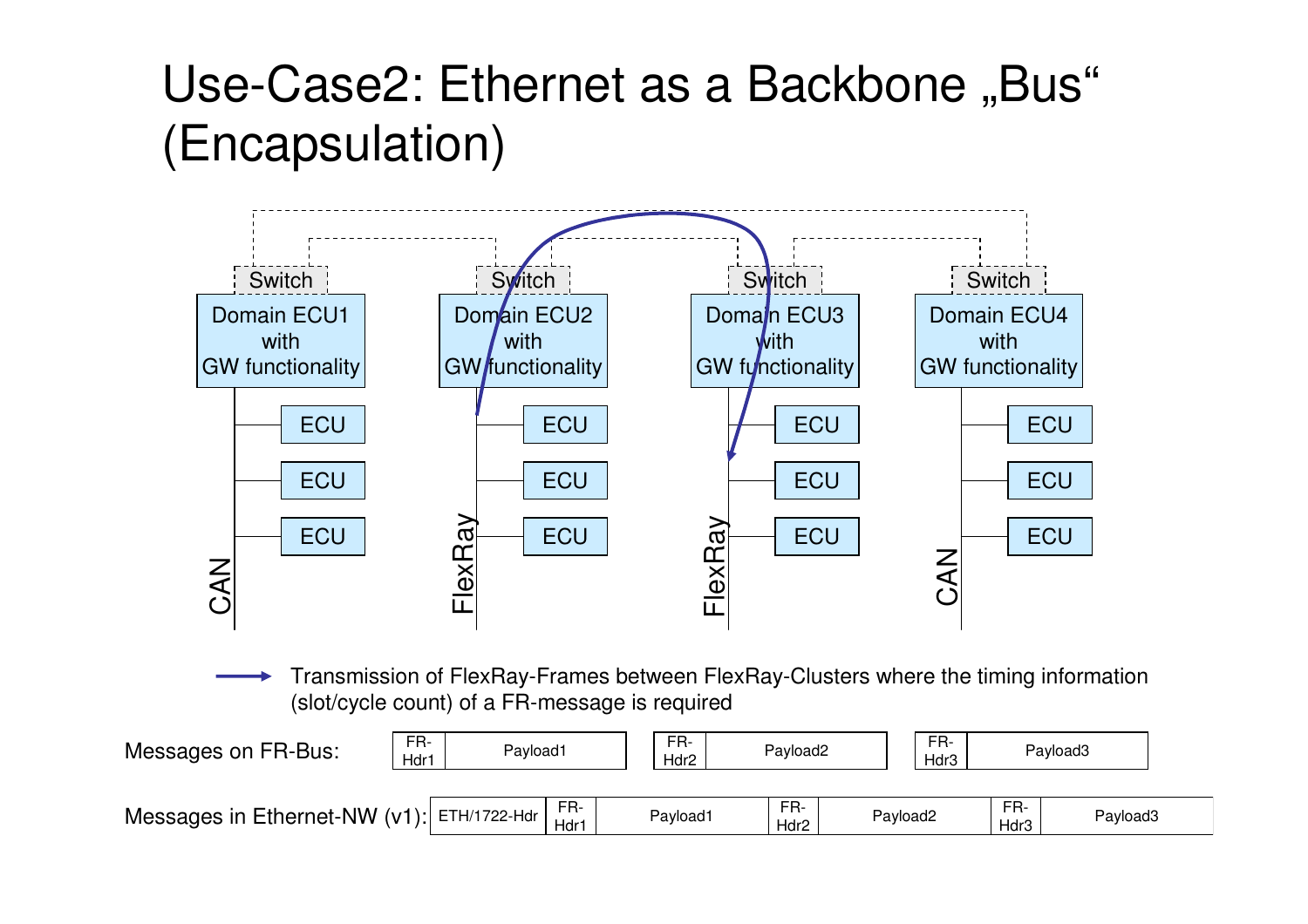### Use-Case3: Pure Ethernet Network



Transmission of PDUs within a 1722-Frame

- No frame encapsulation of CAN/FlexRay/... frames
- Time stamping is required depending on the application
- Unique identifier is required for identifying the content of the payload or other serialization .